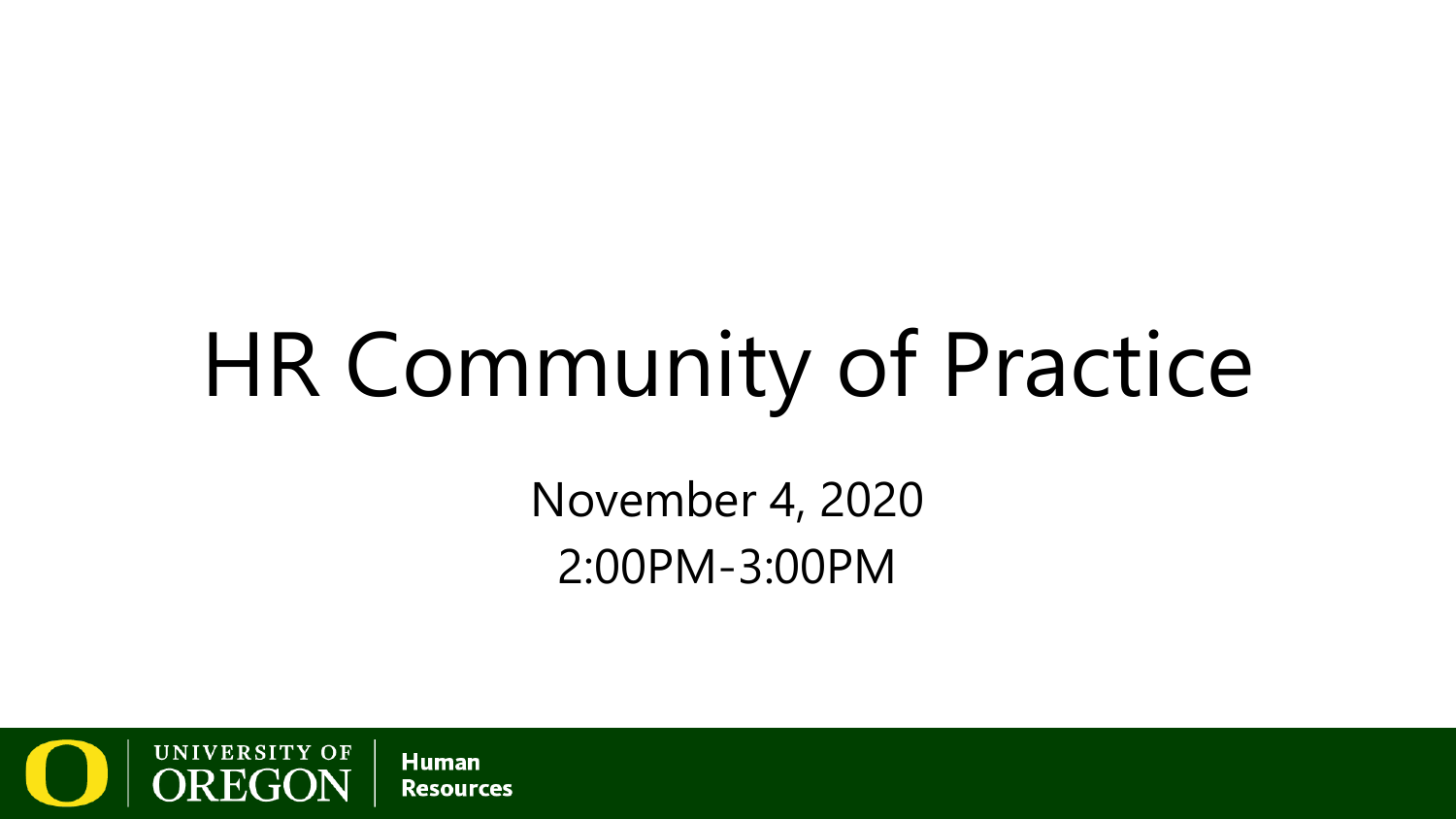[New Employee Orientation: You @ UO](https://uomytrack.pageuppeople.com/learning/2937) November 5, 3:00pm-4:30pm

[How to Use Zoom](https://uomytrack.pageuppeople.com/learning/3127) Nov. 10, 10am-11:30am or Nov.16, 1pm-2:30pm

[CUPA-HR Election Update-Implications for HEd HR](https://www.cupahr.org/events/webinars/quarterly-washington-update-11-12-2020/) Thursday, November 12, 9am-10am

[Onboarding and Training-Enhancing Your Student](https://uomytrack.pageuppeople.com/learning/2495) Supervision Practice Thursday, November 12, 10AM-11:50AM

[Talent Webinar: Equity and Inclusion in Recruiting](https://uomytrack.pageuppeople.com/learning/3099)  and Hiring (MythBusters) -Thursday, Nov. 12, 11am-12pm

Remote Ice Breakers – Learn to facilitate [Icebreakers over MS teams or Zoom](https://uomytrack.pageuppeople.com/learning/3129) November 12 at 10am-11am

[Understanding Implicit Bias](https://uomytrack.pageuppeople.com/learning/1933) Friday, November 13, 1pm-3pm

Engagement. Experience. Excellence.

[Declare Your Wellness](https://uomytrack.pageuppeople.com/learning/2844) Tuesday, November 17, 1pm-2:30pm

[LCHR Associate meeting: Recapturing Your Magic](https://lchra.org/events/20201117) November 17, 7:15am-9:00am

> [Virtual Facilitation Skills](https://uomytrack.pageuppeople.com/learning/3128) Nov. 17, 2pm or Nov 19, 11am

Remote Team Building- Learn to facilitate team [building activities using MS Teams or Zoom](https://uomytrack.pageuppeople.com/learning/3130) November 17 at 10:30am

[How to Keep Inclusion on Your Radar](https://uomytrack.pageuppeople.com/learning/3128) HR Community of Practice Professional Development December 8, 2PM-3PM

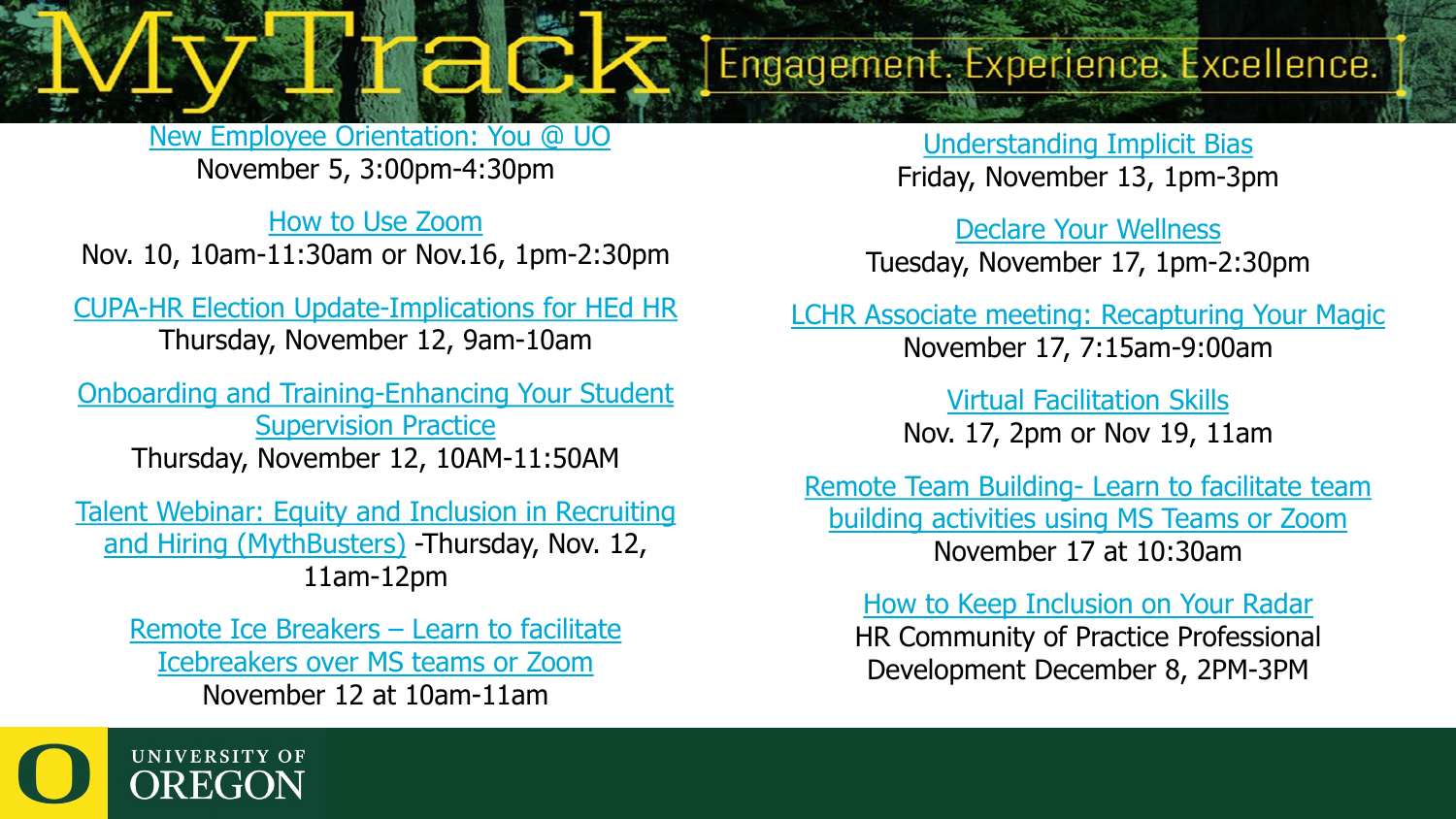

#### • **Incident Management Team update**

*Krista Dillon, Director of Operations, Safety and Risk Services*

#### • **HR updates**

*Mark Schmelz, CHRO and Associate Vice President*

#### • **Recruitment Process updates** *Nancy Nieraeth, Director, Talent Acquisition*

• **Academic updates**

*Nancy Nieraeth, Director, Talent Acquisition Missy Matella, Sr. Director, Employee and Labor Relations*

#### • **Work Share update**

*Kaia Rogers, Sr. Director, HR Programs, Services and Strategic Initiatives*

#### • **HR Operations update**

*Sonia Potter, Director HR Operations*

• **Question & Answer**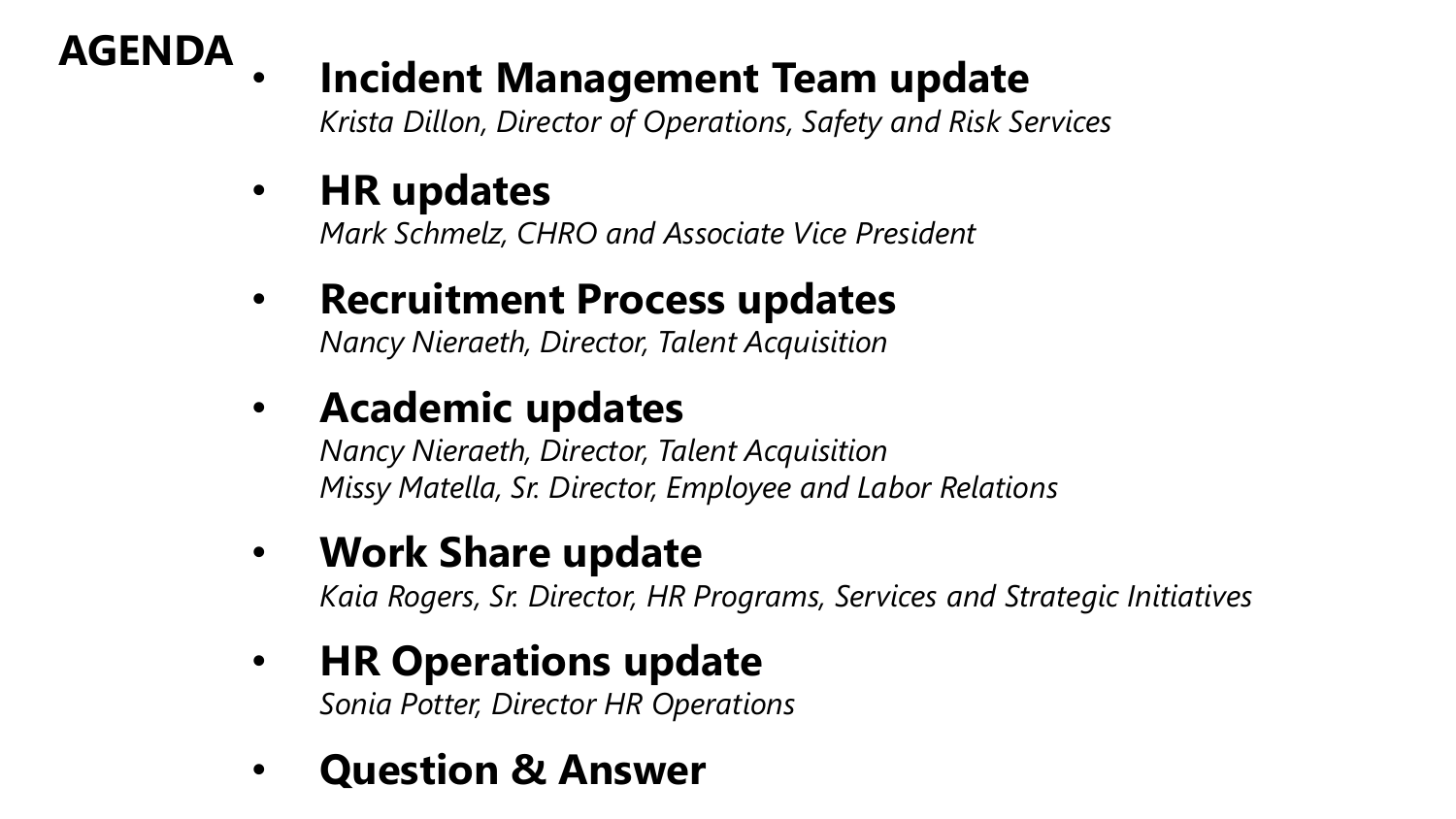# **HR Updates**

#### *Mark Schmelz, CHRO and Associate Vice President*

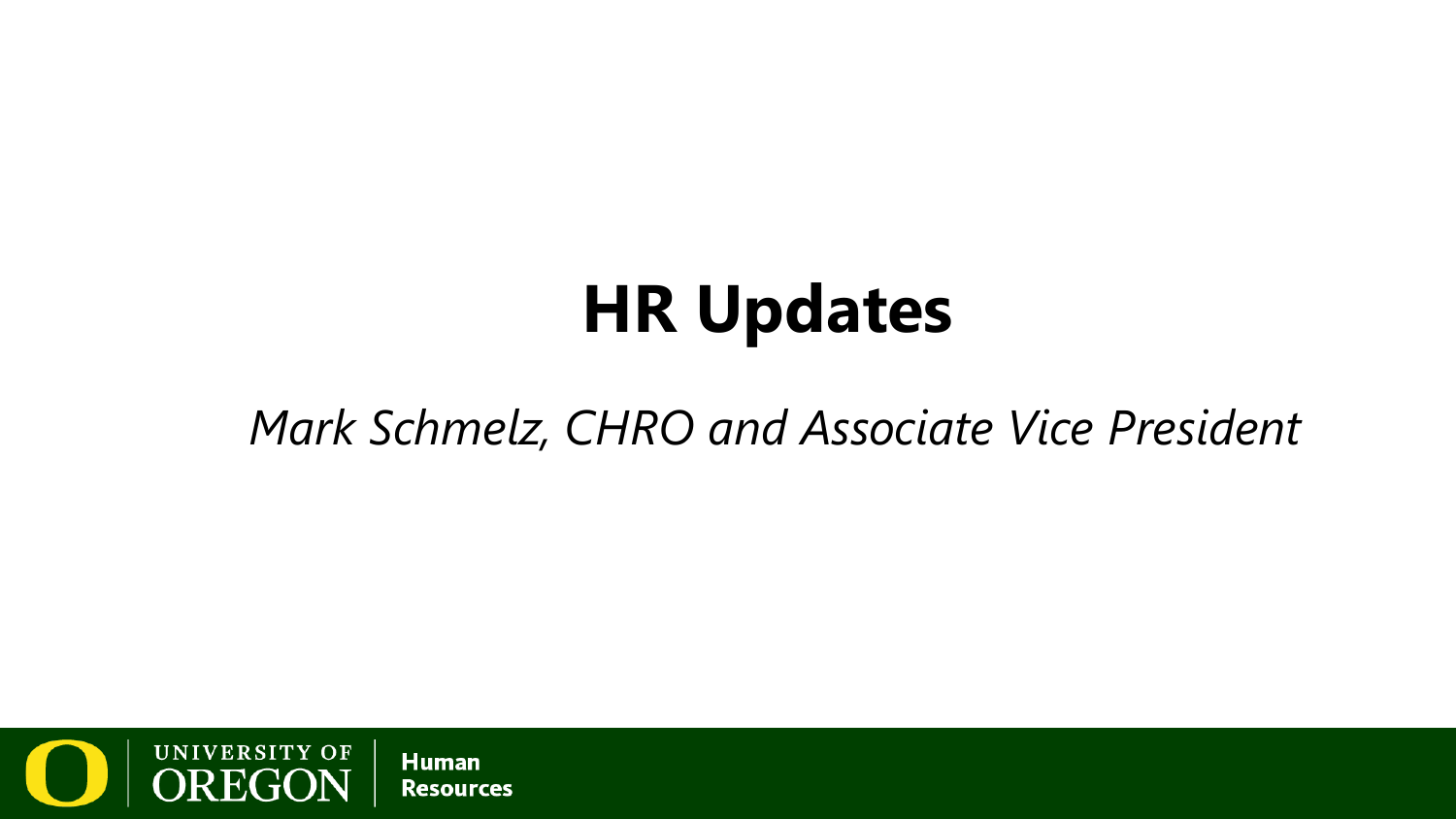# **HR Updates**

- Election Resources
	- President's Schill's recent email message [https://president.uoregon.edu/voting-resources-and-events-2020-](https://president.uoregon.edu/voting-resources-and-events-2020-election)<br>election
	- EAP Election Year Support and Resources
	- [https://hr.uoregon.edu/benefits/wellness-programs/employee-](https://hr.uoregon.edu/benefits/wellness-programs/employee-assistance-program)<br>assistance-program
	- Election Results: Respect in the Workplace <https://hr.uoregon.edu/political-activities-election-year-reminder#respect>

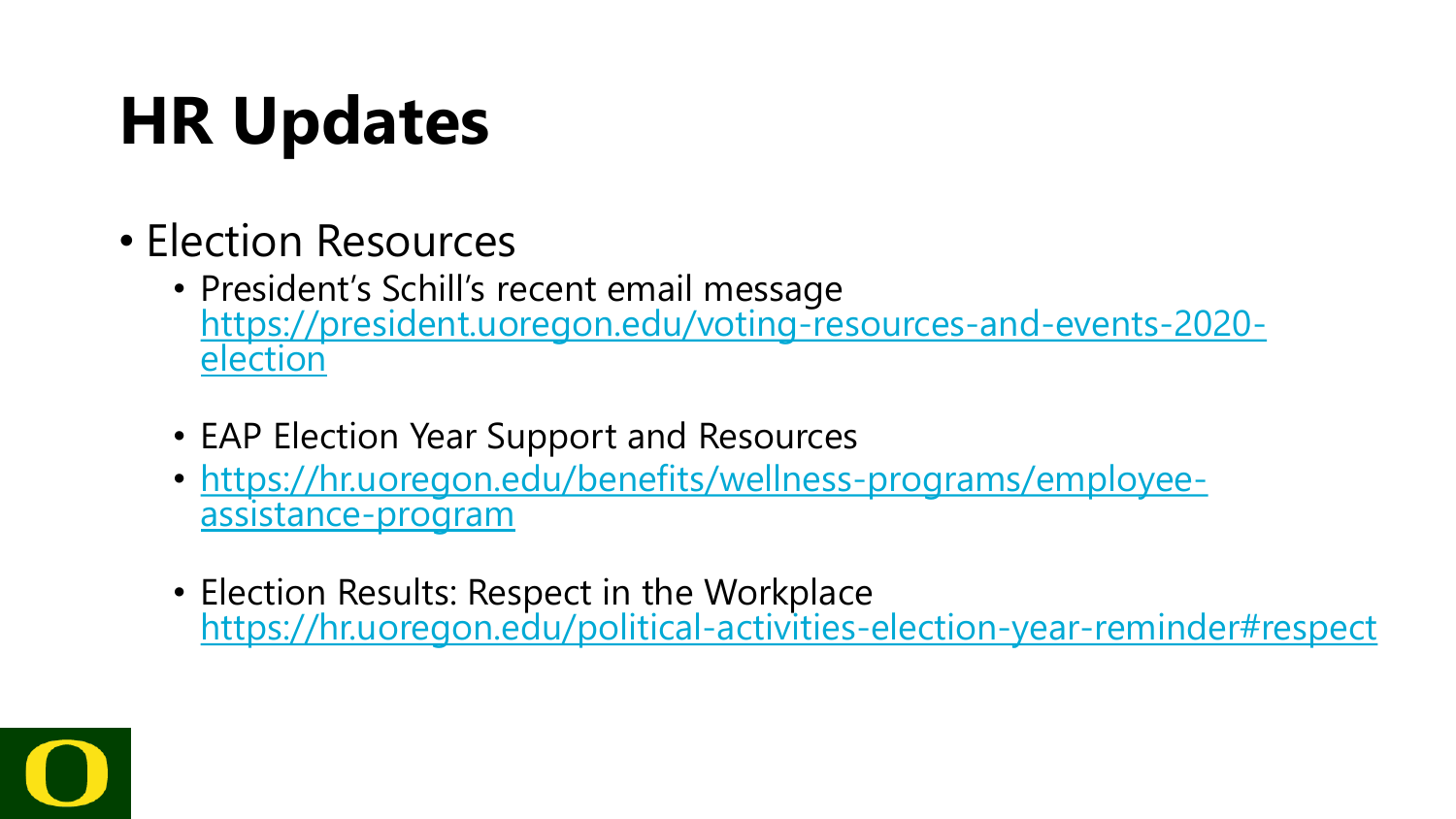### **Recruitment Process updates**

*Nancy Nieraeth, Director, Talent Acquisition*

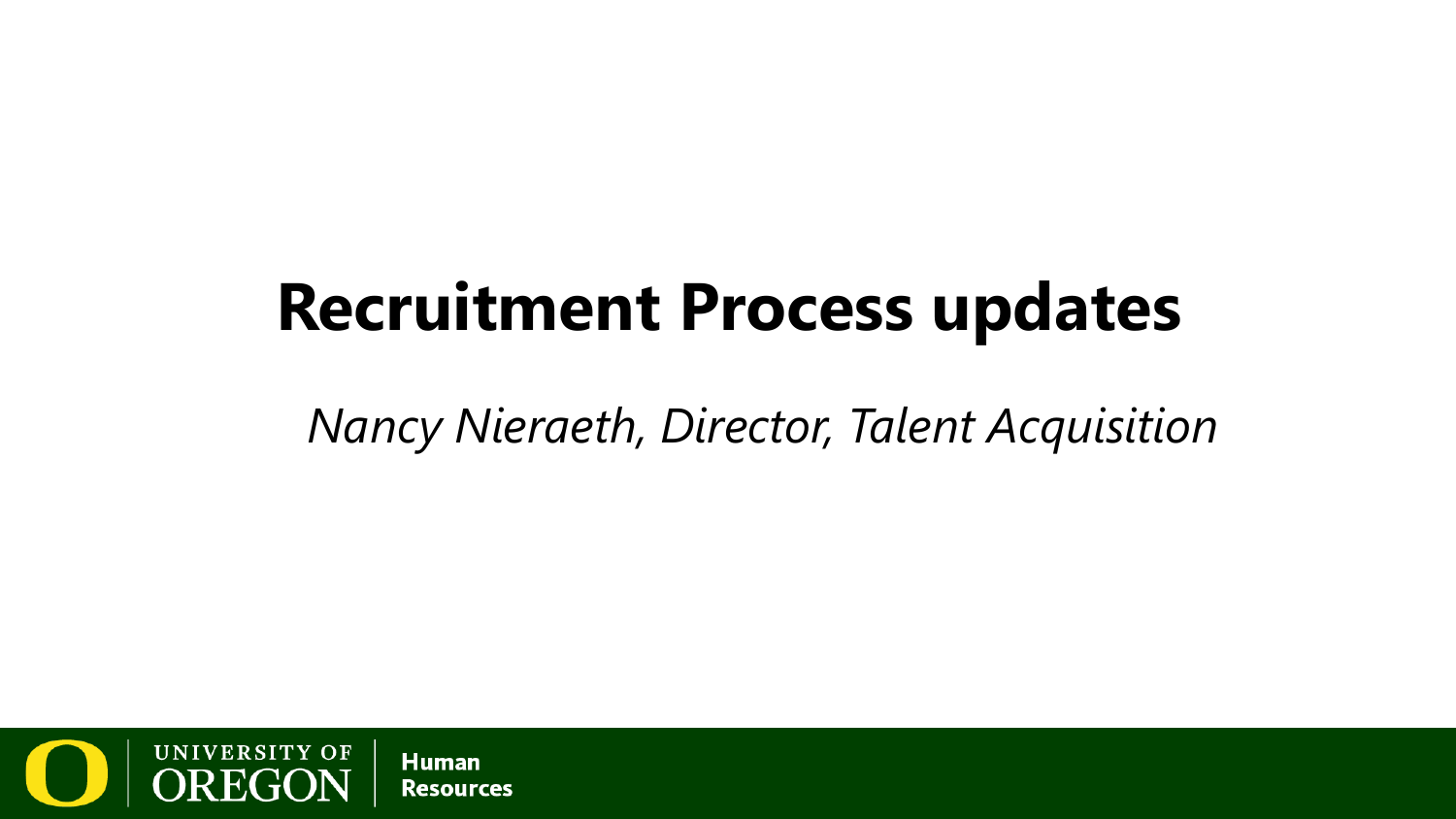### **Academic updates**

*Nancy Nieraeth, Director, Talent Acquisition Missy Matella, Sr. Director, Employee and Labor Relations*

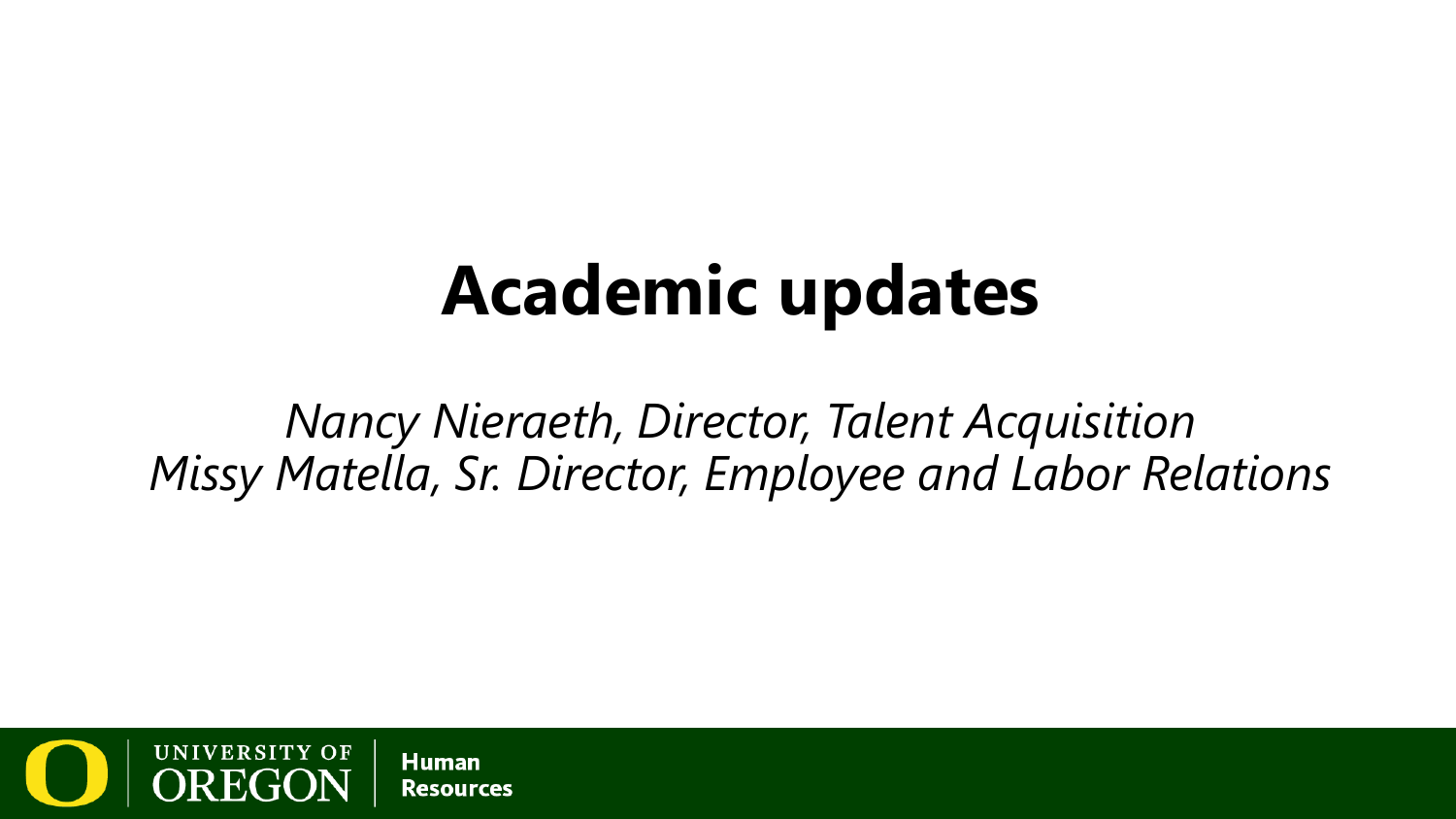### **Workshare update**

*Kaia Rogers, Sr. Director, HR Programs, Services and Strategic Initiatives*

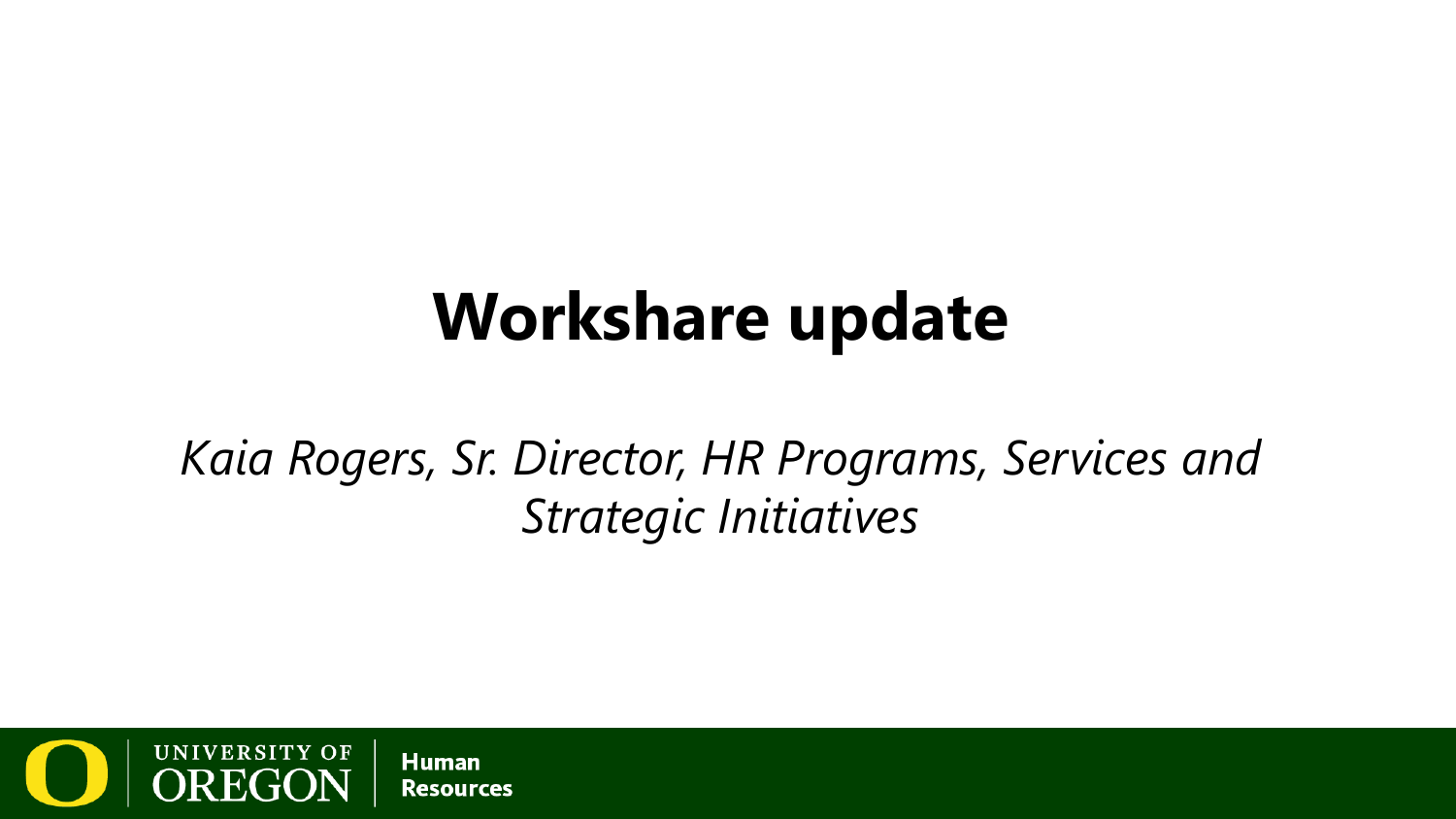### **Work Share update**

- [Missing Payments Inquiry Form](https://app.smartsheet.com/b/form/8a6e922a61604bd7816411dd4f00e41f), due by November 13th
- Only needs to be completed if payments are missing (besides the waiting week payments)
- Double check ReliaCard to ensure all payments are accounted for in advance of completing the form
- Example:
	- An employee participated in Work Share from June 14 through August 15, which is a total of 9 weeks. Their waiting week is the week of June 14; they will be paid for this week at the end of November (both a CARES Act payment and a regular unemployment payment). By now, they should have received eight weeks' worth of payments – eight regular<br>unemployment payments, five \$600 CARES Act payments for claims through July 25, and three \$300 Lost Wages Assistance payments for claims between July 26th and August 15th, for a total of 16 separate paýments.

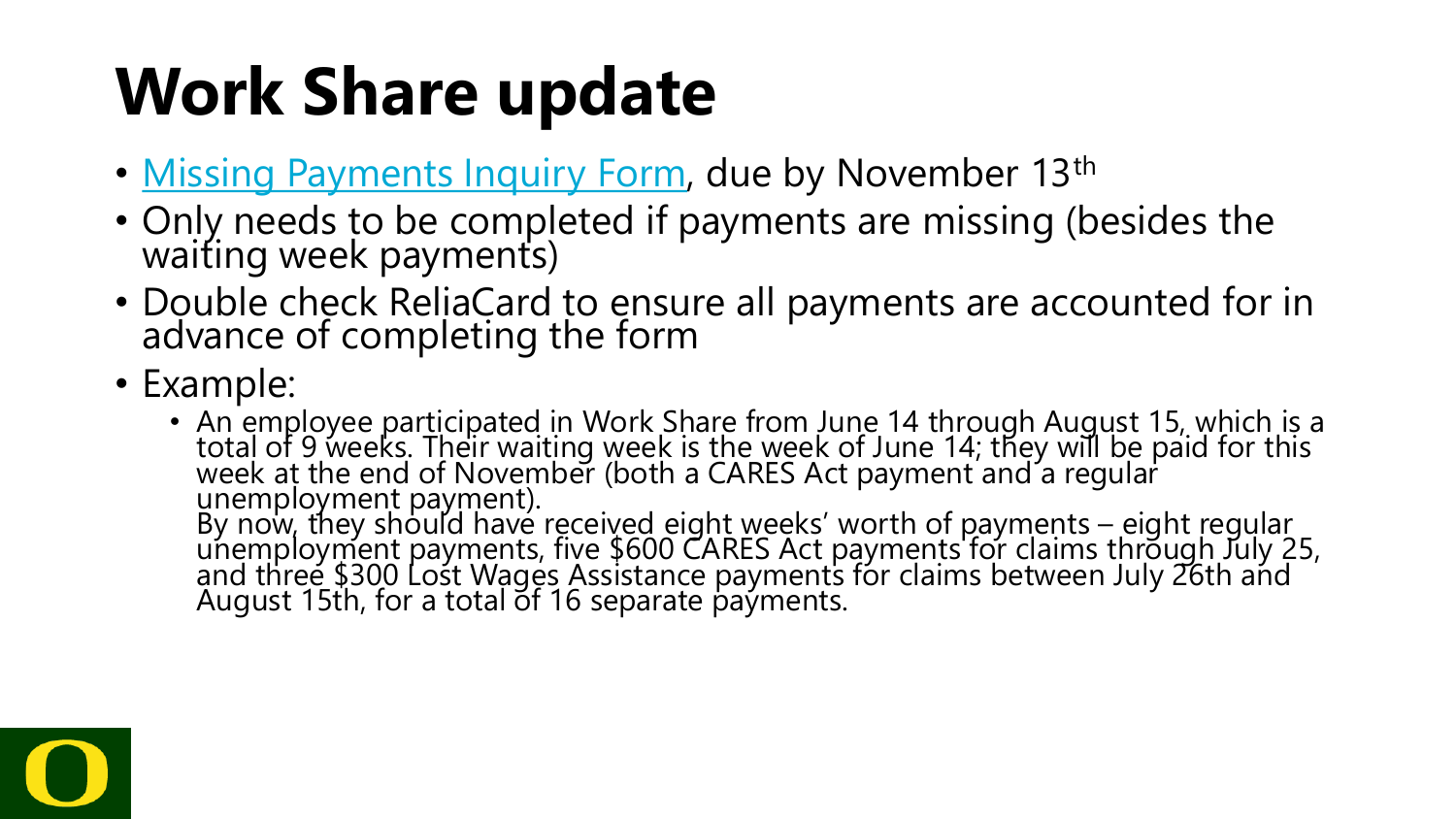### **HR Operations update**

*Sonia Potter, Director HR Operations*

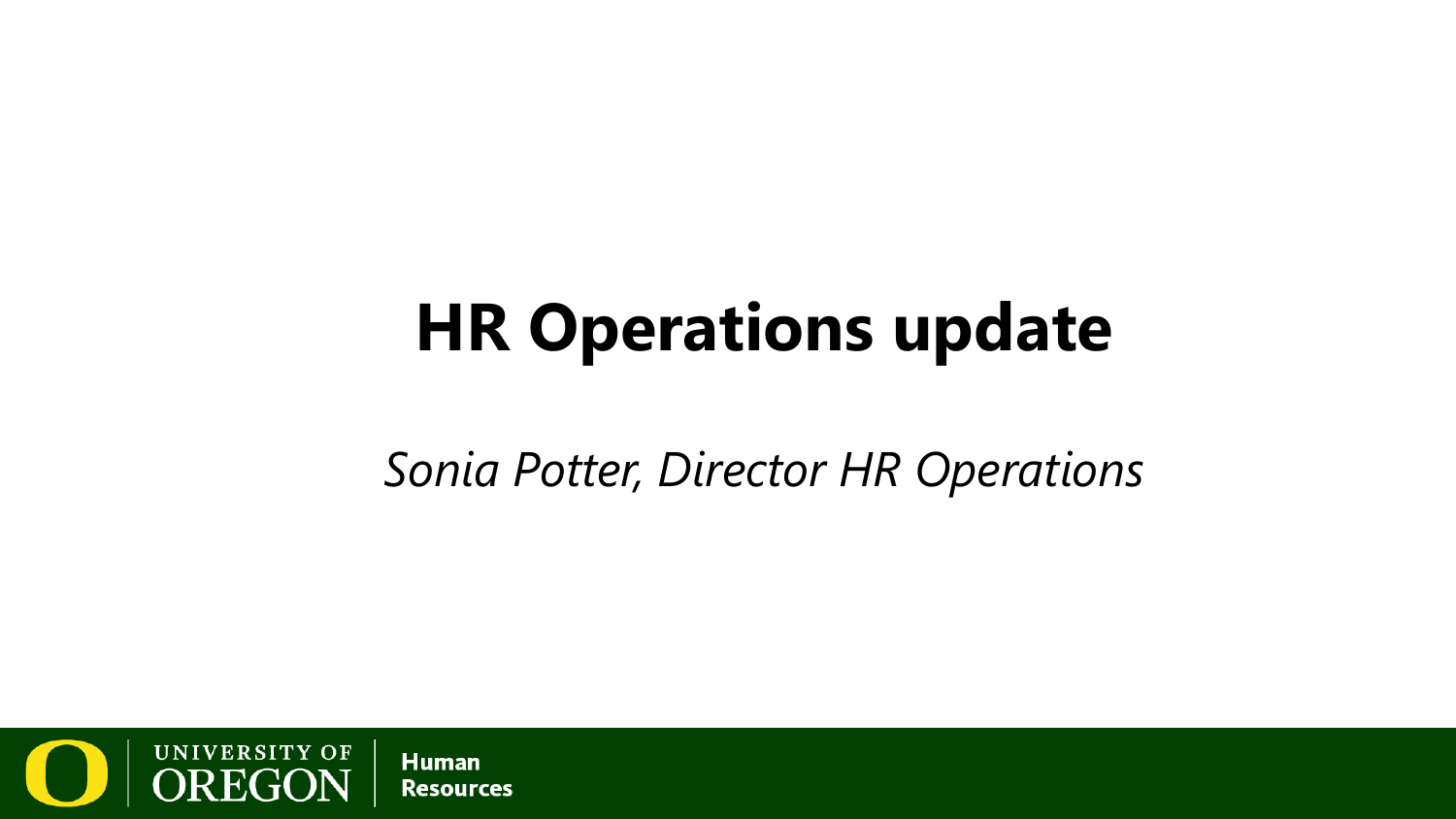### **Questions and Answers**

**Please use the chat function in Zoom to submit questions – default to everyone so your questions are visible to all. Thanks!**